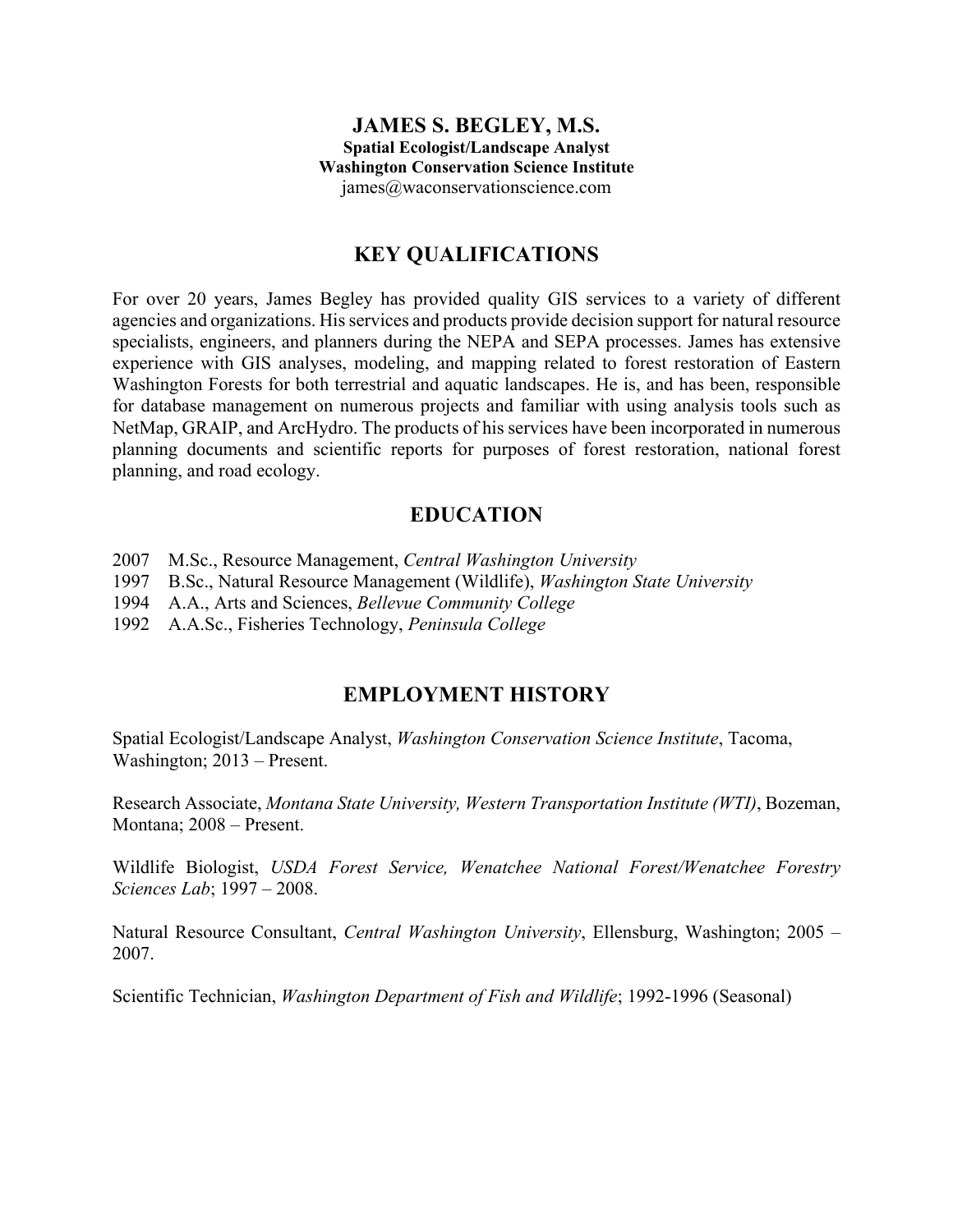# **PROJECT EXPERIENCE**

GIS analyst for NEPA environmental assessment for the Taneum Restoration Project.

GIS analyst for NEPA/SEPA environmental assessment for proposed expansion of the Mission Ridge Ski Resort.

Performs aerial photo interpretation and landscape evaluations consistent with the Okanogan-Wenatchee National Forest Restoration Strategy.

Participated in the development of an aquatics landscape evaluation to be integrated with the Okanogan-Wenatchee National Forest Restoration Strategy involving the use of several different fish habitat and hydraulic GIS models including NetMap and ArcHydro.

GIS analyst for developing models representing resource selection functions, habitat quality, and habitat connectivity for wildlife species on the Kenai Peninsula, Alaska. These products are aiding engineers and planners during the NEPA process in determining impacts of the proposed expansion of the Sterling Highway.

Developed dispersal habitat connectivity models for grizzly bear, American marten, Canada lynx, and wolverine to help managers during the NEPA process in determining impacts of a proposed expansion of the Stevens Pass Resort, Washington.

Worked on the development of fish habitat and hydrologic models for the strategic prioritization process for the Okanogan-Wenatchee National Forest.

Performed a GRAIP analysis for a forest restoration project at Oak Creek WA (Yakima Co.).

GIS analyst for terrestrial species viability assessments for forest plan revisions of national forests in Northeast Washington and Northeast Oregon. Developed and analyzed source habitats and habitat connectivity models for a suite of 29 focal species.

Conducted GIS modeling for terrestrial species sustainability assessments for forest plan revisions of national forests in Northeast Oregon.

Served as the Cle Elum Ranger District GIS Data Service Specialist (six month detail) working closely with and biologists, hydrologists, foresters, planners, and engineers with NEPA related projects.

Developed land stewardship plans as a natural resources consultant for a conservation easement within the Suncadia master plan resort and the City of Roslyn's designated urban forest. Duties and responsibilities included the development of stand by stand, site specific prescriptions to achieve goals of wildlife habitat enhancement/restoration, hazardous fuels reduction, human safety, recreation, and visual aesthetics.

Developed GIS maps for the City of Roslyn's Critical Areas Ordinance, including: steep and hazardous slopes, riparian corridors, and wetlands. Wetlands were delineated and rated using the *Washington State Wetland Rating System for Eastern Washington*.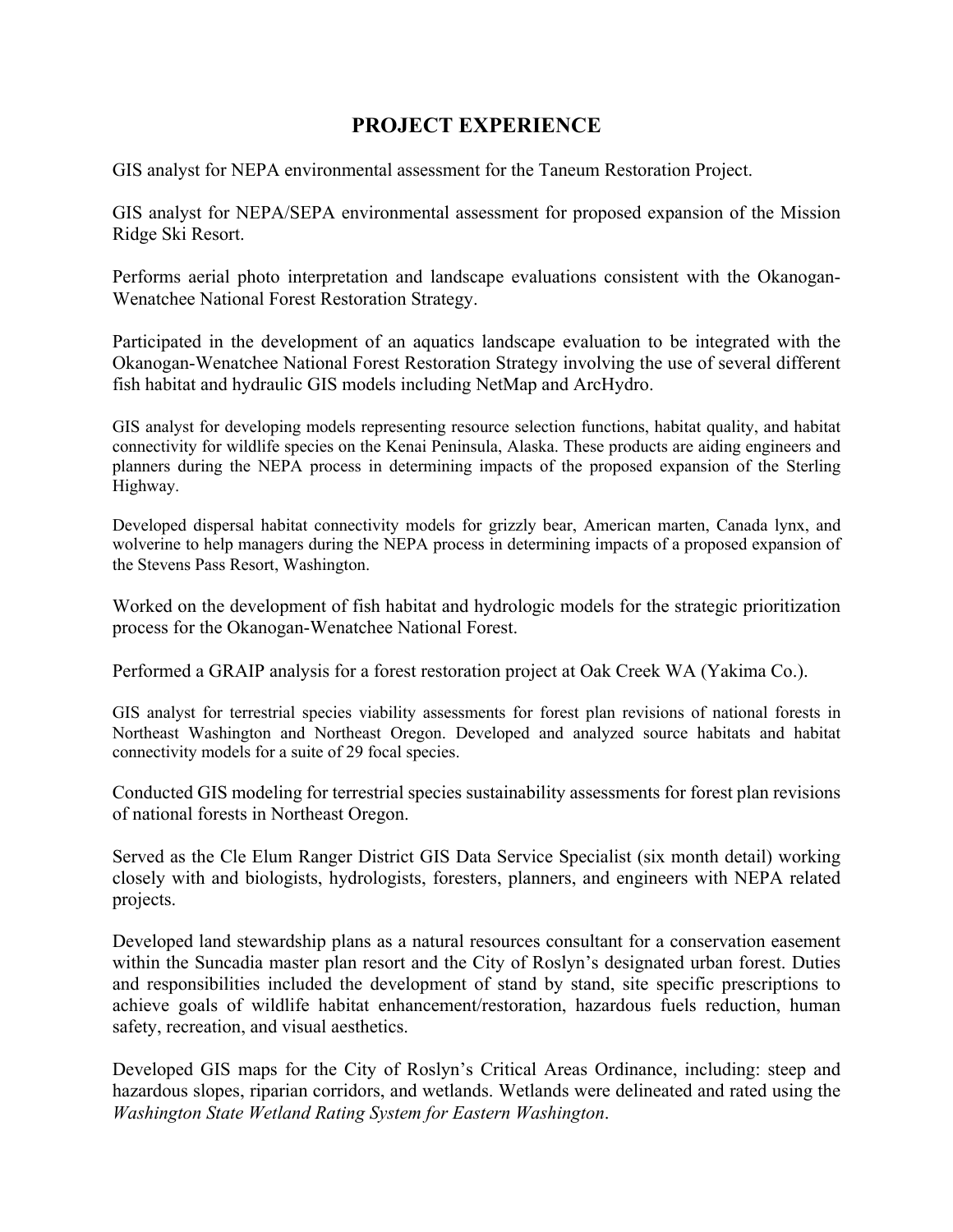Participated in the following wildlife research studies for the United States Forest Service: (1) National Fire/Fire Surrogate Study; (2) I-90 Wildlife Habitat Linkage Assessment; (3) Pendleton Dry Forest Management Study; (4) Barred Owl Ecology Study; (5) Yakima Elk Habitat Study

Assisted in the design and initiation of the "Swauk Arboreal Rodent Study." Responsibilities included supervising field crews for songbird monitoring and small mammal trapping.

A key player with WTI's efforts in pre-construction wildlife research and monitoring for proposed wildlife crossing structures associated with the I-90 Snoqualmie Pass East project. Duties included surveying for carnivores using non-invasive techniques, remote camera surveys, small mammal live-trapping, snow tracking, and database/project management.

GIS analyst for projects determining locations of roadkill "hotspots" and wildlife linkages in areas of Wyoming, Idaho, and California.

Conducted GIS analyses for a project determining locations/clustering of carnivore mortality and movements in Jasper National Park, Alberta, Canada and Mount Robson Provincial Park, British Columbia, Canada.

GIS analyst for the Cascade Carnivore Connectivity Project. This multi-partner project used a landscape genetic approach to evaluate the impacts of highways and development on habitat connectivity for carnivore populations in the North Cascades Ecosystem.

GIS specialist for the "CARLESS Central California" project. This multi-partner project is identifying alternative transportation systems to public lands from a set of select urban neighborhoods. I deliver cartographic products and work closely with engineers and landscape architects.

GIS analyst for project studying the potential of using right of way's on federal lands for carbon storage and sequestration.

Conducted GIS analyses for a project demonstrating the use and applicability of WTI's Roadkill Observation Collection System (ROCS) for the Iowa State Department of Transportation.

Participated in a research study for the Washington Department of Fish and Wildlife to document the response of nesting bald eagles to harvesting of geoduck clams.

Participated in the following wildlife surveys for the Washington Department of Fish and Wildlife: (1) marbled murrelet surveys; (2) northern goshawks surveys; (3) harlequin duck surveys; (4) American marten surveys; (5) bald eagle surveys; (6) elk captures and radio telemetry; (7) duck banding; (8) pond turtle surveys; and (9) aerial surveys for common loons.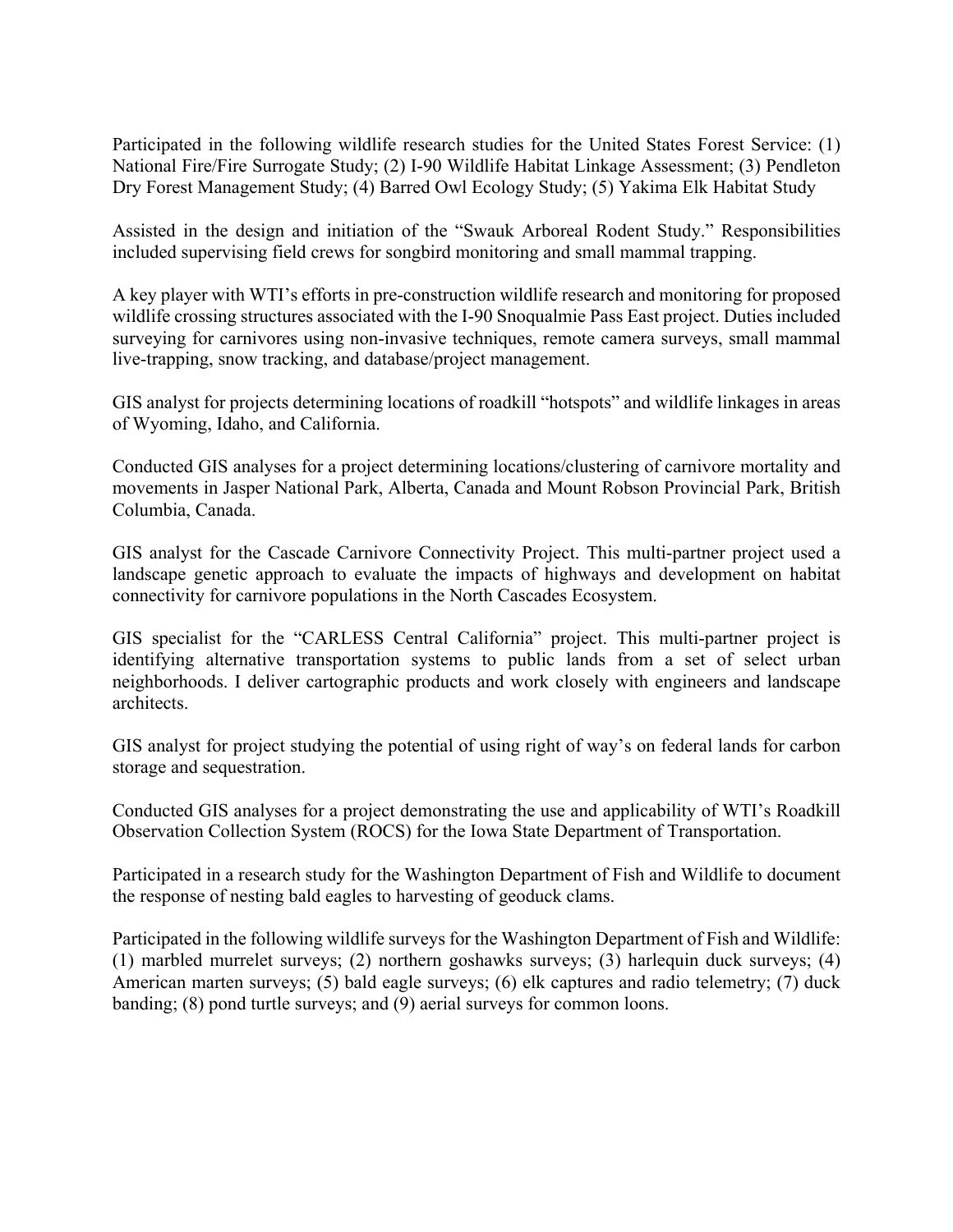### **REPORTS/PUBLICATIONS**

Huijser, M.P., J.S. Begley. 2019. Large Mammal-Vehicle Collision Hot Spot Analyses, California, USA. Unpublished report. Western Transportation Institute, Bozeman, Montana.

Gaines, W. L., B. C. Wales, L. H. Suring, J. S. Begley, K. Mellen-McLean, S. Mohoric. 2017. Terrestrial species viability assessments for the National Forests in Northeastern Washington. USDA Forest Service General Technical Report PNW-GTR-907.

Suring, L.H., W.L. Gaines, and J.S. Begley. 2017. Habitat use and movement patterns of focal species on Kenai Peninsula, Alaska, USA. Northern Ecologic L.L.C. Technical Bulletin 2017-1.

Haugo, R, W. Gaines, J. Begley, J. Robertson, D. Churchill, J. Dickenson, P Hessburg. 2016. Manastash-Taneum Resilient Landscape Project: Landscape Evaluation and Prescriptions. Unpublished report. The Nature Conservancy.

Ament, R.J., S. Powell, P. Stoy, and J.S. Begley. 2014. Roadside Vegetation and Soils on Federal Lands – Evaluation of the Potential for Increasing Carbon Capture and Storage and Decreasing Carbon Emissions. Unpublished report. Western Transportation Institute, Bozeman, Montana. Long, R.A., J.S. Begley, P. MacKay, W.L. Gaines, and A.J. Shirk. 2013. The Cascades Carnivore Connectivity Project: A landscape genetic assessment of connectivity for carnivores in Washington's North Cascades Ecosystem. Final report for the Seattle City Light Wildlife Research Program, Seattle, Washington. Western Transportation Institute, Montana State University, Bozeman. 57 pp.

Huijser, M.P., Begley, J.S. 2012. Highway mitigation opportunities for wildlife in Boundary County, Idaho. Unpublished report. Western Transportation Institute, Bozeman, Montana.

Long, R.A., J.S. Begley, and P. MacKay. 2012. Baseline wildlife monitoring at I-90 Snoqualmie Pass East, prior to the installation of wildlife crossing structures. Unpublished report. Western Transportation Institute, Bozeman, Montana.

Huijser, M.P., Begley, J.S., van der Grift, E.A. 2012. Mortality and live observations of wildlife on and along the Yellowhead Highway and the railroad through Jasper National Park and Mount Robson Provincial Park, Canada. Unpublished report. Western Transportation Institute, Bozeman, Montana.

Huijser, M.P., R.S Ament, and J.S. Begley. 2011. Highway Mitigation Opportunities for Wildlife in Jackson Hole, Wyoming. Unpublished report. Western Transportation Institute, College of Engineering, Montana State University Bozeman, Montana.

Ament, R., D. Galarus, D. Richter, K. Bateman, M. Huijser, and J. Begley. 2011. Roadkill Observation Collection System (ROCS): Phase III Development. Western Transportation Institute, College of Engineering, Montana State University Bozeman, Montana.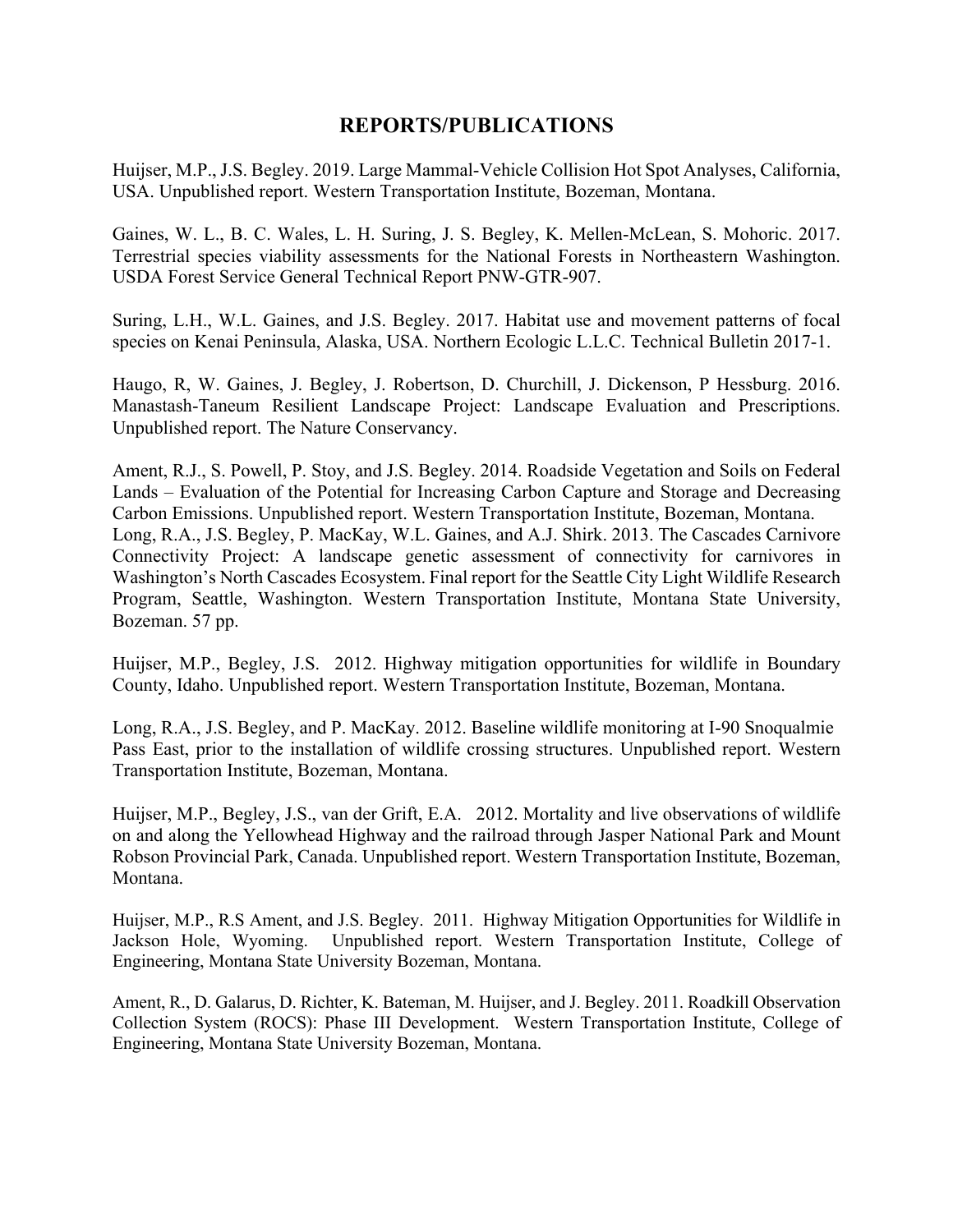Suring, L.S., W.L. Gaines, B.C. Wales, K. Mellen-McLean, J.S. Begley, and S. Mohoric. 2011. Assessing the sustainability of terrestrial wildlife species through land management planning: a case study. *Journal of Wildlife Management* 75(4): 945-958.

Begley, J.S., and R.A. Long. 2009. Modeling of wildlife dispersal habitat at Stevens Pass, Washington. Unpublished report. Western Transportation Institute, Bozeman, Montana.

Gaines, W.L., J.F. Lehmkuhl, M. Haggard, A.L. Lyons, and J. Begley. 2009. Short-term effects of Fire and Fire Surrogate treatments on avian community composition, density, and nest survival in the eastern Cascades, Washington. *Forest Science* 55(4).

Gaines, W.L., A.L. Lyons, J.F. Lehmkuhl, M. Haggard, J.S. Begley, and M. Farrell. 2009. Chapter 8. Avian community composition, nesting ecology, and cavity-nester foraging ecology. Pages 109–141 *in* Agee, J.K., and J.F. Lehmkuhl, compilers. Dry Forests of the Northeastern Cascades Fire and Fire Surrogate Project Site, Mission Creek, Okanogan-Wenatchee National Forest. USDA Forest Service, Pacific Northwest Research Station. PNW-RP-577.

Begley, J.S. 2008. Roslyn Forest Land Stewardship Plan. Unpublished report. Central Washington University, Ellensburg, Washington. Central Washington University, Ellensburg, Washington.

Begley, J.S. 2007. Stream "C" Land Stewardship Plan. Unpublished report. Central Washington University, Ellensburg, Washington.

Begley, J.S. 2007. Modeling Swakane bighorn sheep habitat and dispersal. Master's thesis. Central Washington University, Ellensburg, Washington.

Lehmkuhl, J.F., K.D. Kistler, J.S. Begley, and J. Boulanger. 2006. Demography of northern flying squirrels informs ecosystem management of western interior forests. *Ecological Applications* 16:584-600.

Lehmkuhl, J.F., K.D. Kistler, and J.S. Begley. 2006. Bushy-tailed woodrat abundance in dry forests of Eastern Washington. *Journal of Mammalogy* 87(2):371-379.

Watson, J.W., D. Mundy, J. S. Begley, and D.J. Pierce. 1995. Responses of nesting bald eagles to the harvest of geoduck clams *(Panopea abrupta).* Final Report. Washington Department of Fish and Wildlife, Olympia, Washington, USA.